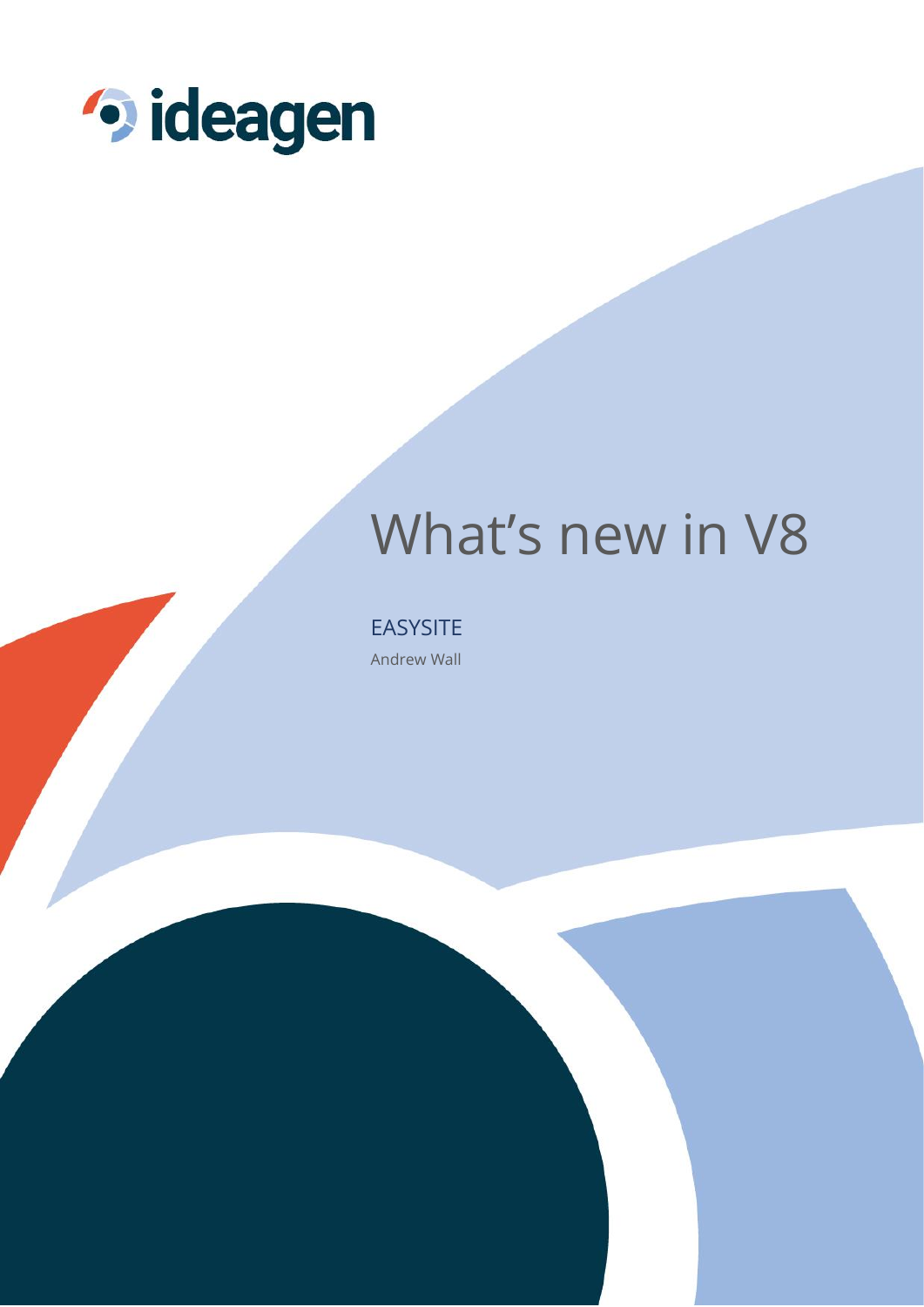

#### Document Control

| Version | <b>By</b>   | Date       | Regarding         |
|---------|-------------|------------|-------------------|
|         | Andrew Wall | 12/07/2018 | Document creation |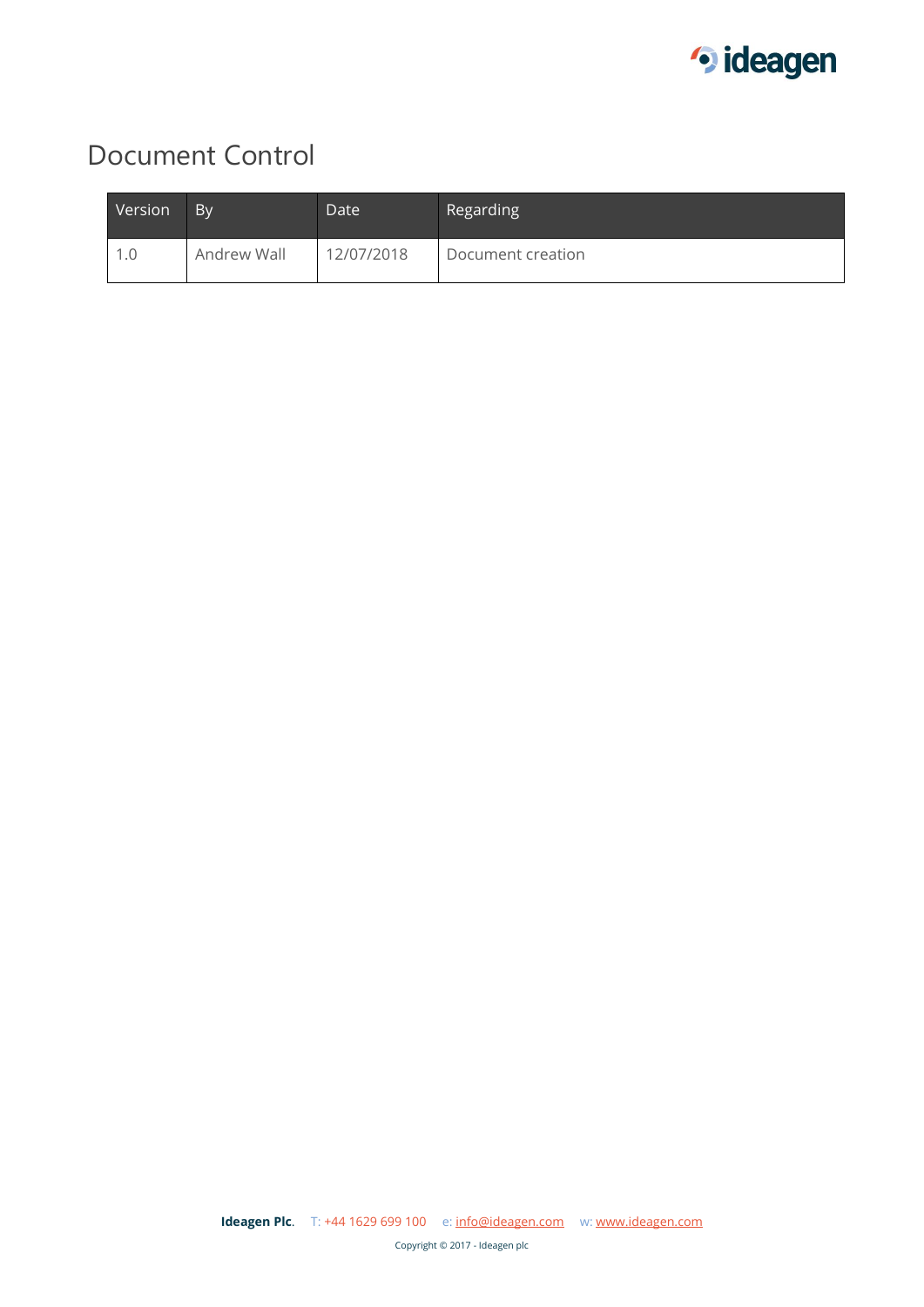### · ideagen

#### Contents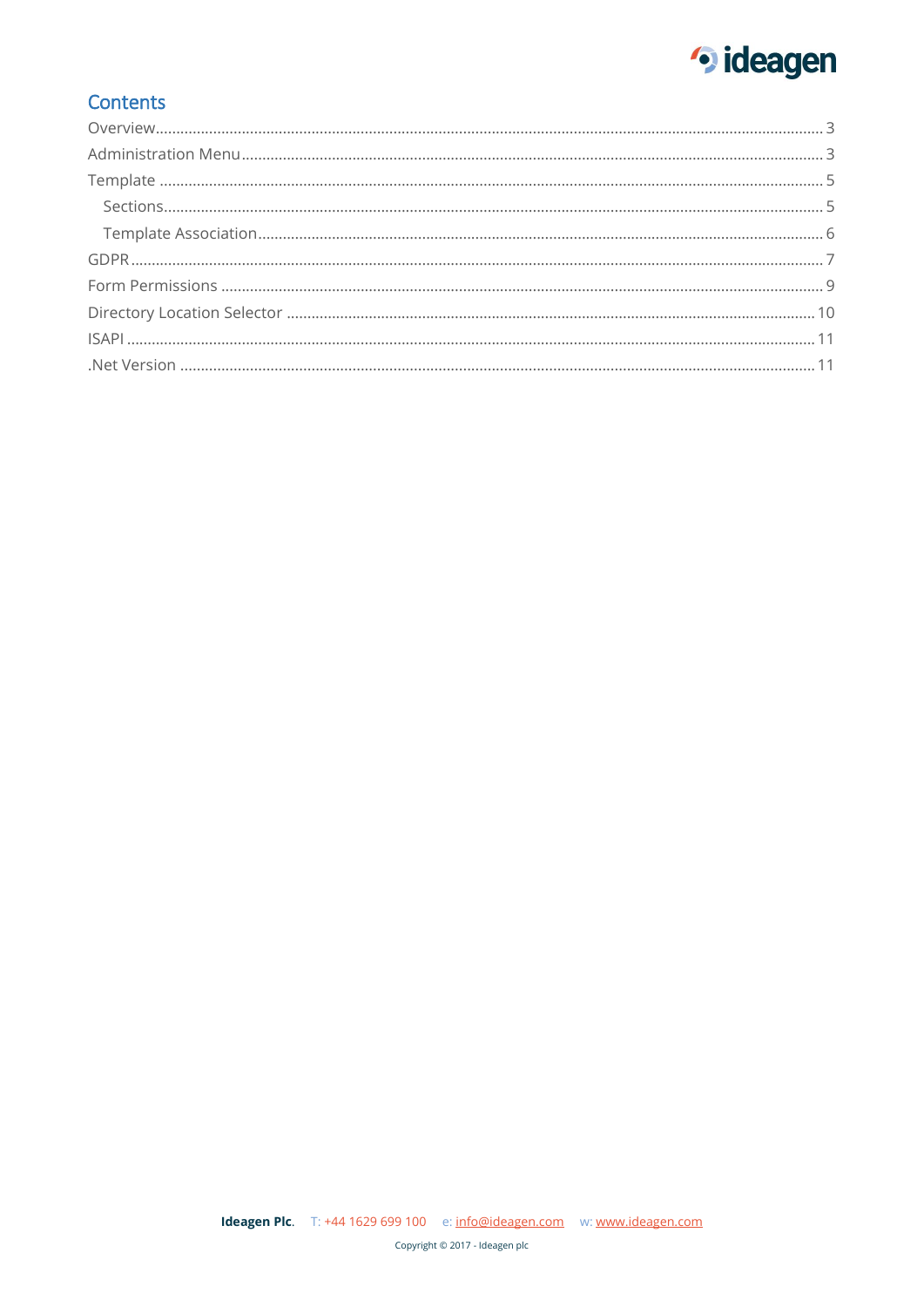

#### <span id="page-3-0"></span>**Overview**

This document contains a list of new features and changes that have been implemented in Easysite 8.0.

# <span id="page-3-1"></span>Administration Menu

The administration menu has had a major face lift in this version of Easysite. When logging into the backstage area for the first time you will notice that the menu is not shown immediately. To view the menu, click on the hamburger image (three horizontal lines), this will bring it into view.

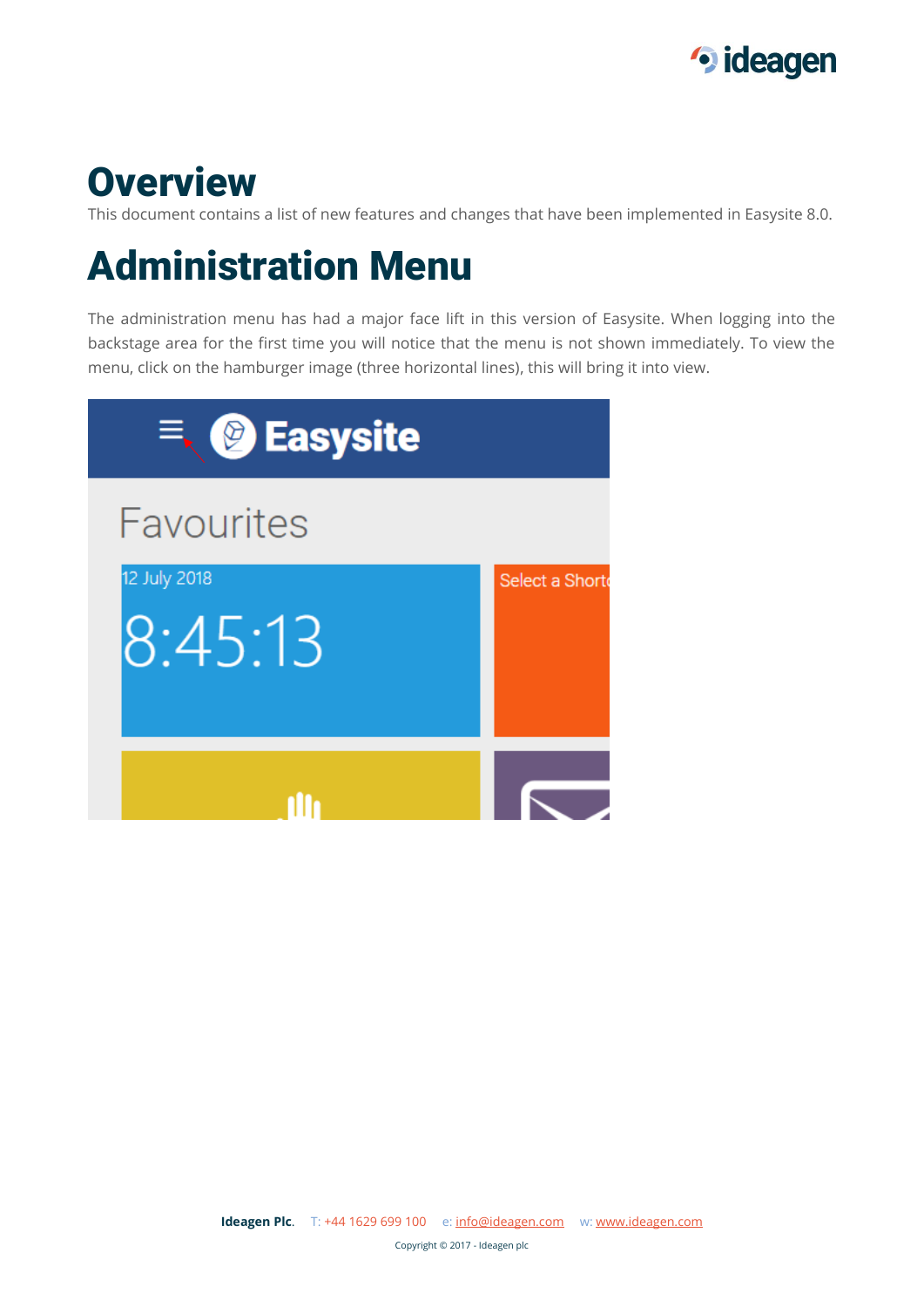#### · ideagen



The menu has been laid out in the hope it is a little easier to use, less obtrusive as well as giving a better overall user experience.

A few commonly used feature can now be found in the following locations:

#### **Assets**

Content **>** Assets

#### **Templates**

Design **>** Templates

**Users** People **>** Users

**Groups** People **>** Groups

**Forms** Modules **>** Communication>Forms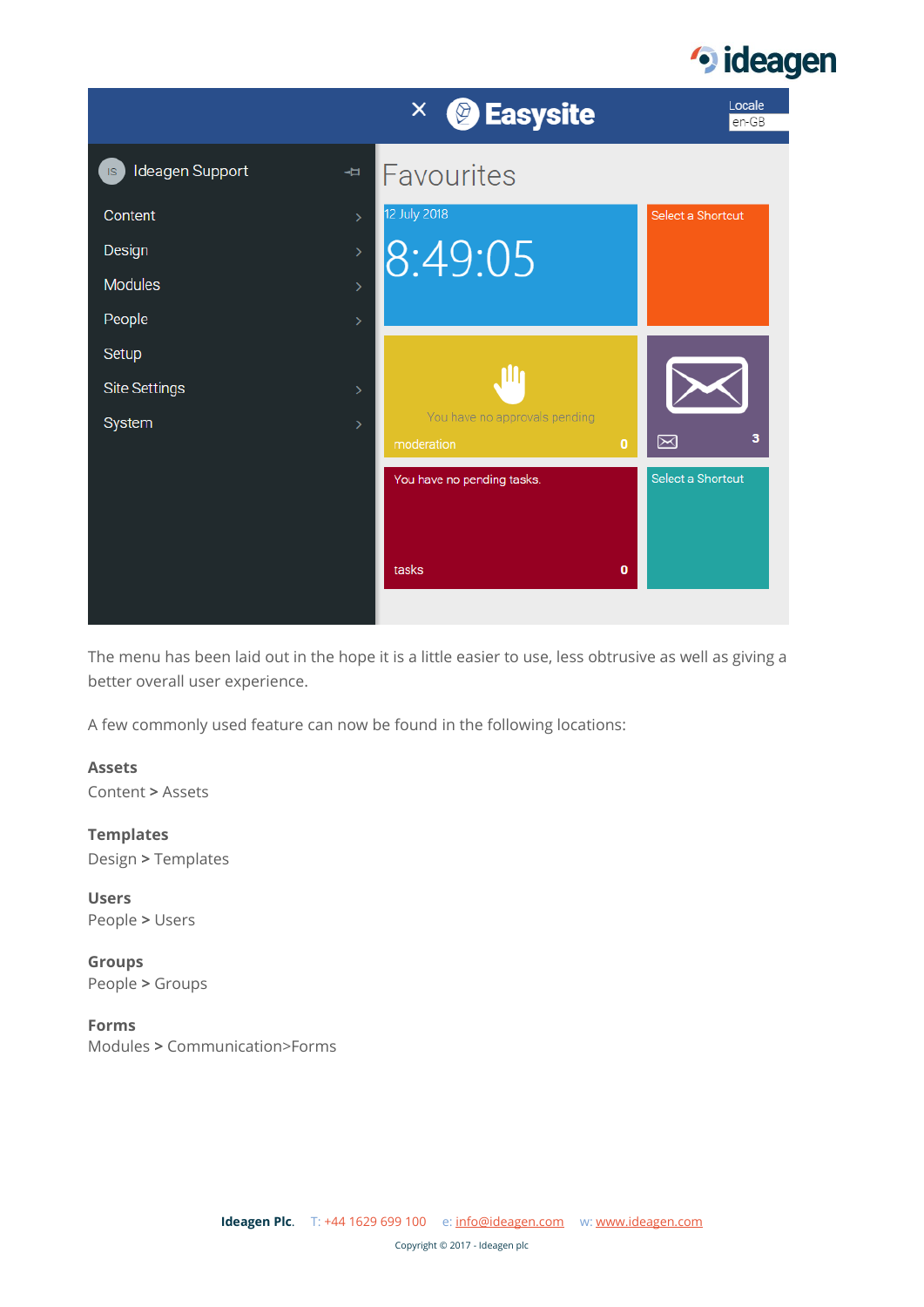

# <span id="page-5-0"></span>**Template**

#### <span id="page-5-1"></span>**Sections**

Another addition for this version of Easysite is the ability to define template sections. This means you can create parts for templates which you use frequently such as a header for a page only once and assign these to multiple templates or pages.

Template sections can be accessed by going to the Templates overview page and then selecting the "Sections" item under the options menu, this will lead you through to the sections overview where you can see a list of all the existing sections within your installation. The information here includes the title, the icon for the section, how many times the section has been used, either on a page or on a template. In the rightmost column there is a checkbox which can be used to select a section to delete it.

| $\equiv$ @ Easysite                     | <b>Site</b><br>Master Site + $\bullet$ | Locale<br>en-GB | ⊖<br>Φ<br>▽<br>▼  |  |
|-----------------------------------------|----------------------------------------|-----------------|-------------------|--|
| <b> S</b> Design > Templates > Sections |                                        |                 |                   |  |
| Add                                     |                                        |                 |                   |  |
|                                         |                                        |                 |                   |  |
|                                         |                                        |                 | $x \, \mathbb{Q}$ |  |
| Title                                   |                                        | Usage<br>3      | $\Box$            |  |
| fla Bahubali 85<br>V Copy of Bahubali   |                                        |                 | C                 |  |
| La Copy of dfdf                         |                                        | $\sim$          | C                 |  |

Deletion of a section item can be done by selecting the row, as described above, and then clicking the delete button at the bottom of the page. You will be presented with a confirmation window to ensure that the correct item is being deleted, once that has been confirmed then the section will be removed. If the section is currently assigned to a page or template deleting it will not remove the controls on the page but it will default the configuration of that section back to empty.

Clicking on add or on a section title on the overview page will take you through to the section details. When adding a new section, you will have the ability to set the general details of the section and the actual content, when viewing an existing section this information will be pre-filled and you will also be able to access the activity log.

The general tab presents the basic data such as title, description and then the avatar icon for the section. The layout tab allows you to add, amend or remove elements from the section using the standard template designer layout and on the activity tab you can see a full list of the log entries relating to this section.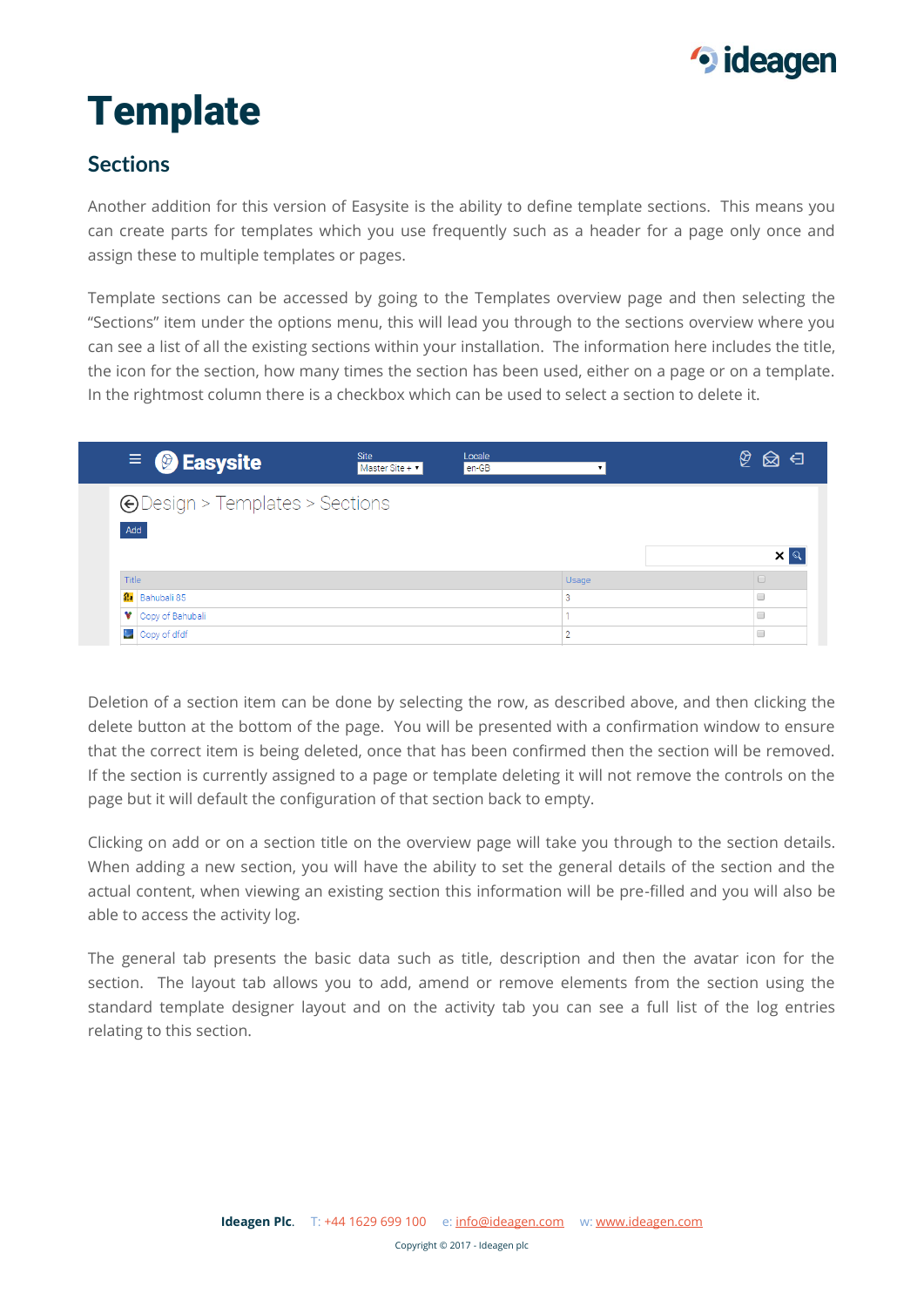

| $\equiv$ @ Easysite                | <b>Site</b><br>Master Site + $\blacktriangledown$ | Locale<br>$en-GB$<br>$\pmb{\mathrm{v}}$ | Ø<br>⋳ |
|------------------------------------|---------------------------------------------------|-----------------------------------------|--------|
| ⊕Design > Templates > Sections     |                                                   |                                         |        |
| ۰<br>GENERAL LAYOUT                |                                                   |                                         |        |
| Title *                            |                                                   |                                         |        |
| Description<br>0/250               |                                                   |                                         |        |
| Avatar                             | <b>Browse</b>                                     | Upload                                  |        |
| Your Options                       |                                                   |                                         |        |
| Cancel<br>Finished<br>Save<br>Copy |                                                   |                                         |        |
|                                    |                                                   |                                         |        |
|                                    |                                                   |                                         |        |

To place a section onto a page or a template you will need to use the new Section Container, which can be found under the layout tab of the elements section when editing a page or template. Once the control has been added to the page you will be presented with the configuration where you can select the section you wish to use and give the container a friendly name.

| <b>Site</b><br>Locale<br>$\equiv$ <b>@</b> Easysite<br>Master Site + $\bullet$<br>$en-GB$<br>$\mathbf{v}$                      | $Q \otimes d$ | 'Elements,<br>(-            |
|--------------------------------------------------------------------------------------------------------------------------------|---------------|-----------------------------|
| ⊕Design > Templates                                                                                                            |               | $\mathbf{a}$<br>Search      |
| Blank_                                                                                                                         |               | $\boxed{\cdot}$ Popular     |
| <b>GENERAL</b><br>LAYOUT<br><b>ACTIVITY</b><br><b>CATEGORIES</b><br>AUDIT<br><b>SCHEDULING</b><br><b>RULES</b><br><b>THEME</b> |               | $\boxed{\cdot}$ Content     |
|                                                                                                                                |               | $\boxed{=}$ Layout          |
| Your Options<br>Cancel<br>Download<br>$\log   \log  $<br>Save<br>Finished                                                      |               | $\boxed{=}$ Geo Panel       |
|                                                                                                                                |               | Panel                       |
|                                                                                                                                |               | Section Container           |
|                                                                                                                                |               |                             |
|                                                                                                                                |               | Secure Container            |
|                                                                                                                                |               | cardian Structure<br>charge |

#### <span id="page-6-0"></span>**Template Association**

Another aspects of pages and templates which has been updated in this version is the association between pages and templates. This has been made more formal and a page will always now be associated with a template.

There are a couple of rules which will be followed to maintain this relationship. If a page is the only page associated to a template, making changes to the template or the page will update either one, if the page is associated to a template which is associated with multiple other pages and changes are made to the page, a new template will be created and associated with the page.

This will also include any existing pages which are not currently associated to a template when they are saved they will be associated with either an existing template if they match or a new template will be created if not. When checking for a match there are a few controls which will not be used to determine the similarity, this includes anything within the section container.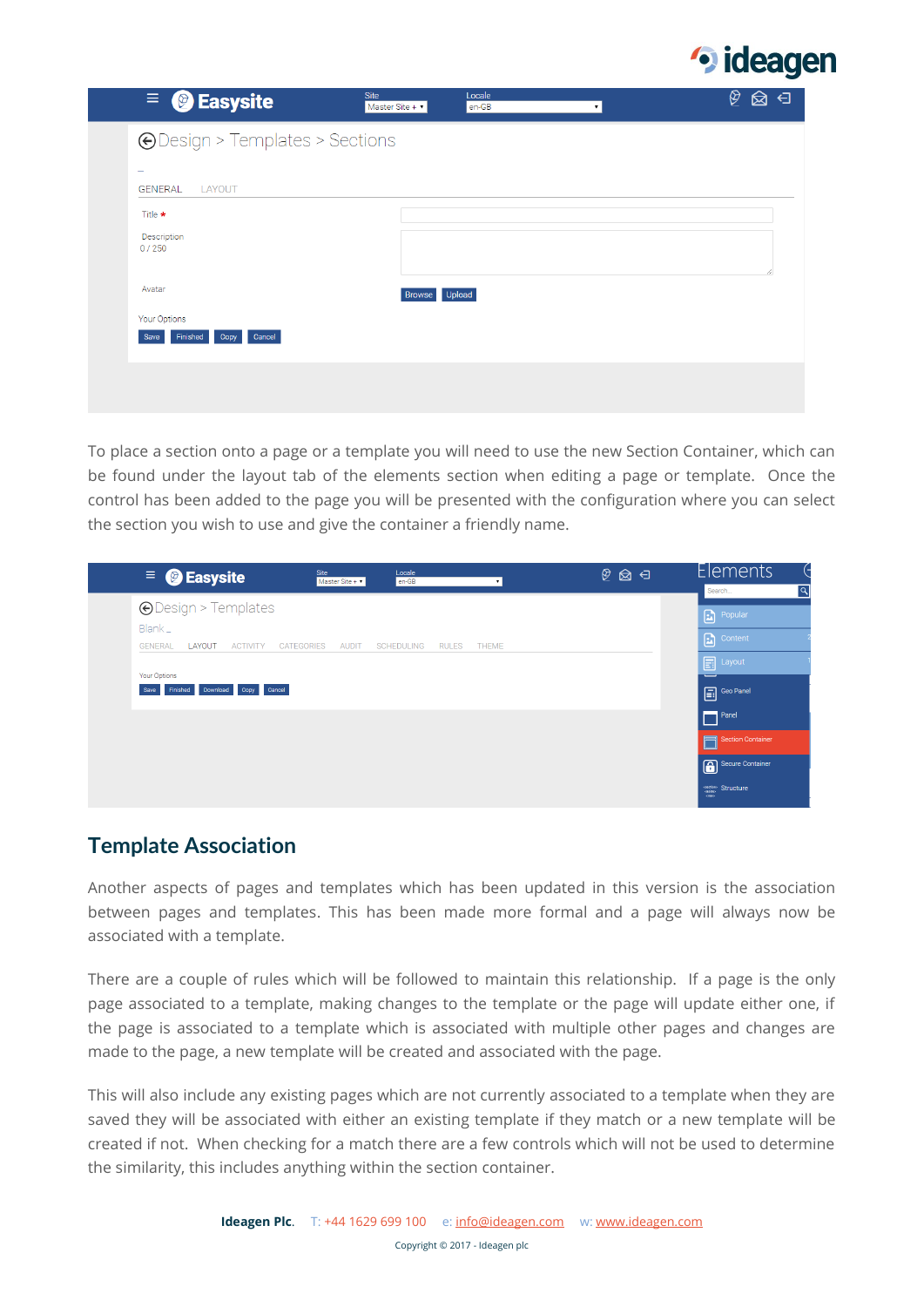

### <span id="page-7-0"></span>GDPR

As part of the recent changes to UK law, Easysite now offers additional support to help users meet the standards set out in the new General Data Protection Regulation.

As part of these changes there is now a new section within Easysite located under People => Users => Consent. This will present the main admin section where you can manage the various consent items you have. From this screen you will be able to view the existing consent items and have the option to start the process to add a new item to the system.

The main table includes details of each consent item such as its title, the number of people who have accepted the consent item and next to that in brackets the total number of people the consent item is linked to. Finally, we have the option to delete, which can be accomplished by selecting the item you want to delete and clicking on the "Delete selected" button at the bottom right of the screen, when clicking on this button you will be presented with a chance to confirm you wish to delete the items to ensure this does not happen by mistake. Next to the delete button is the "Export All" button, clicking on this will redirect you to the export screen where you can specify options such as a date range to retrieve a list of the consent log data.

| People > Users > Consent                         |            |                |
|--------------------------------------------------|------------|----------------|
| Add                                              |            |                |
|                                                  |            |                |
| Title                                            | Acceptance | <b>ODelete</b> |
| (GDPR) Consent to contact regarding your enquiry | 0(0)       |                |
| (GDPR) Consent to collection of personal data    | O(0)       |                |
| (GDPR) Consent to collection of IP Address       | O(0)       |                |

Clicking on the add button or on the title of an existing consent item will take you through to the details page. By clicking through on a title, the details page will be pre-populated with the associated data and when using the add button no information will be pre-filled and only the first two tabs will appear.

The General tab displays the basic information about the consent item such as the title, the friendly name, the description and the selected owner of the consent item.

The second tab "Context" contains the more specific information related to the consent item such as the rationale for the consent item, a text description of what it is related to; a linked page which can be used to present more details surrounding the consent item; the expiration offset which is the number of days after a user has confirmed the consent item it will automatically expire. The final option on this tab, which will only display for existing items is the ability to revoke all granted consent items.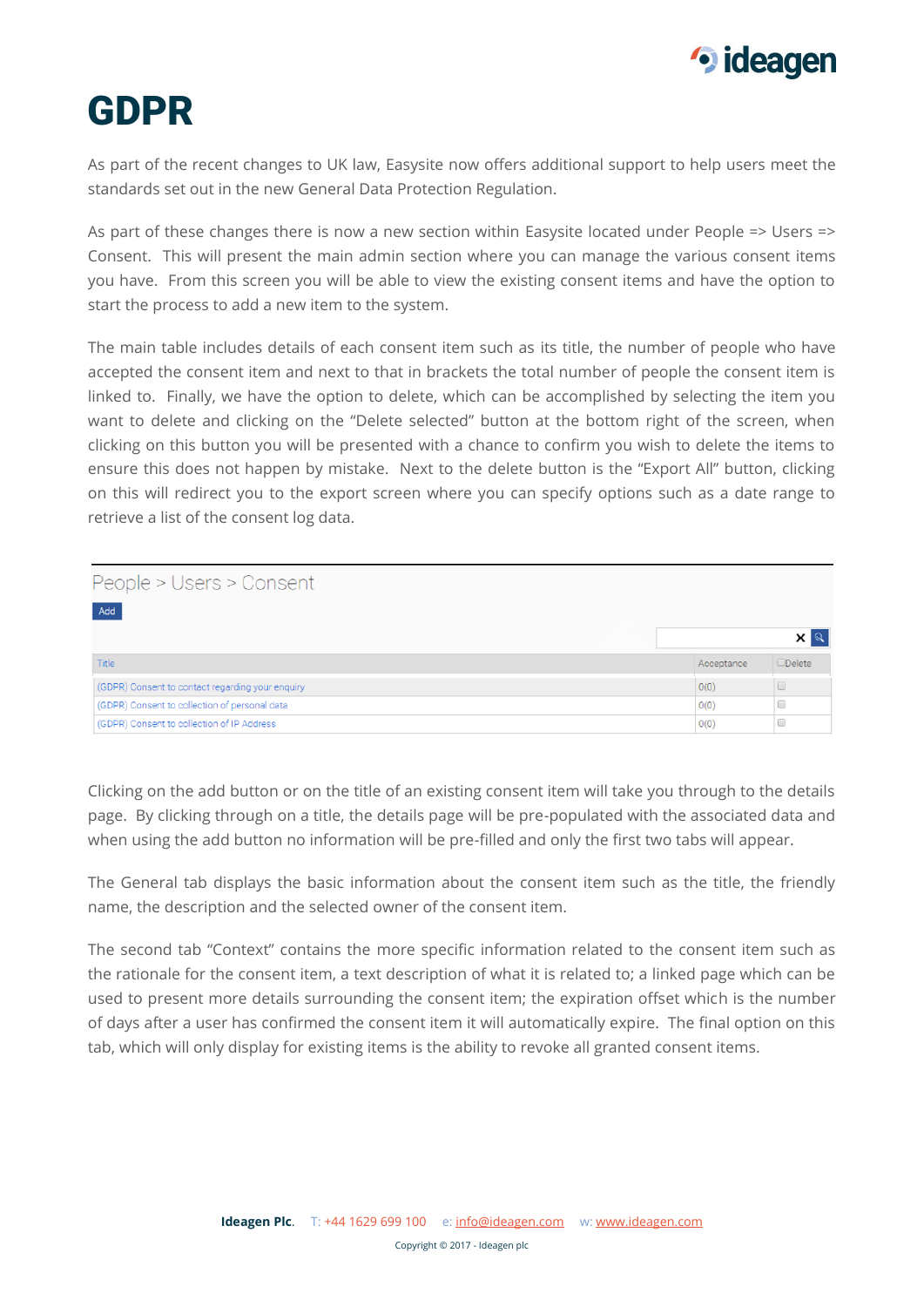

| $\equiv$ @ Easysite                                  | Site<br>Locale<br>Master Site + $\blacktriangledown$<br>en-GB<br>$\pmb{\mathrm{v}}$ | ℗<br>ਚ<br>≿ৌ |
|------------------------------------------------------|-------------------------------------------------------------------------------------|--------------|
| <b> ⊖</b> People > Users > Consent                   |                                                                                     |              |
| (GDPR) Consent to contact regarding your enquiry_    |                                                                                     |              |
| <b>GENERAL</b><br><b>CONTEXT</b><br><b>ASSIGNFFS</b> | <b>SUBJECT</b><br><b>ACTIVITY</b>                                                   |              |
| Title $\star$                                        | (GDPR) Consent to contact regarding your enquiry                                    |              |
| <b>Friendly Name</b>                                 | Consent to contact regarding your enquiry                                           |              |
| Description<br>0/1000                                |                                                                                     |              |
| Owner $\star$                                        | Smith, Cheryl<br>Clear<br>Change                                                    |              |
| <b>Your Options</b><br>Cancel<br>Save                |                                                                                     |              |

The Assignees tab contains a list of groups which the consent item can be linked to, this allows you to specify consent items for users. A group can be linked to the consent item by ticking the checkbox in the right most column and saving the page. The Subject tab will show a list of all individual users who have this consent item assigned to them, whether they have given consent and when that consent will expire. The final tab Activity will display a list of the log items related to this consent.

As you will probably be aware one of the items within GDPR is allowing users to access a list of information a company holds about them. To satisfy this a new tab has been added into the user details page. This tab is titled "Data" and will present you with a list of the sections of the site where data for this user may be stored. To export the data, you can select one or more additional checkboxes, select the export format and then click the Download button. Once the system has retrieved the data you will be able to download it in the chosen format. This tab also allows you to download the entire history of consent items associated to a user and each event such as granting, and revoking will be recorded here.

The new changes also affect the login control where you now have the option to specify what happens when the user logs in and has outstanding consent items. You have the option of selecting to do nothing in which case the "On Successful login action" will be performed, redirecting to a nominated page, or sending the user through to their homepage (if one exists). This will be followed if the user has any associated consent items which have not been granted or have expired, if everything is up to date the "On Successful Login" action will be performed as normal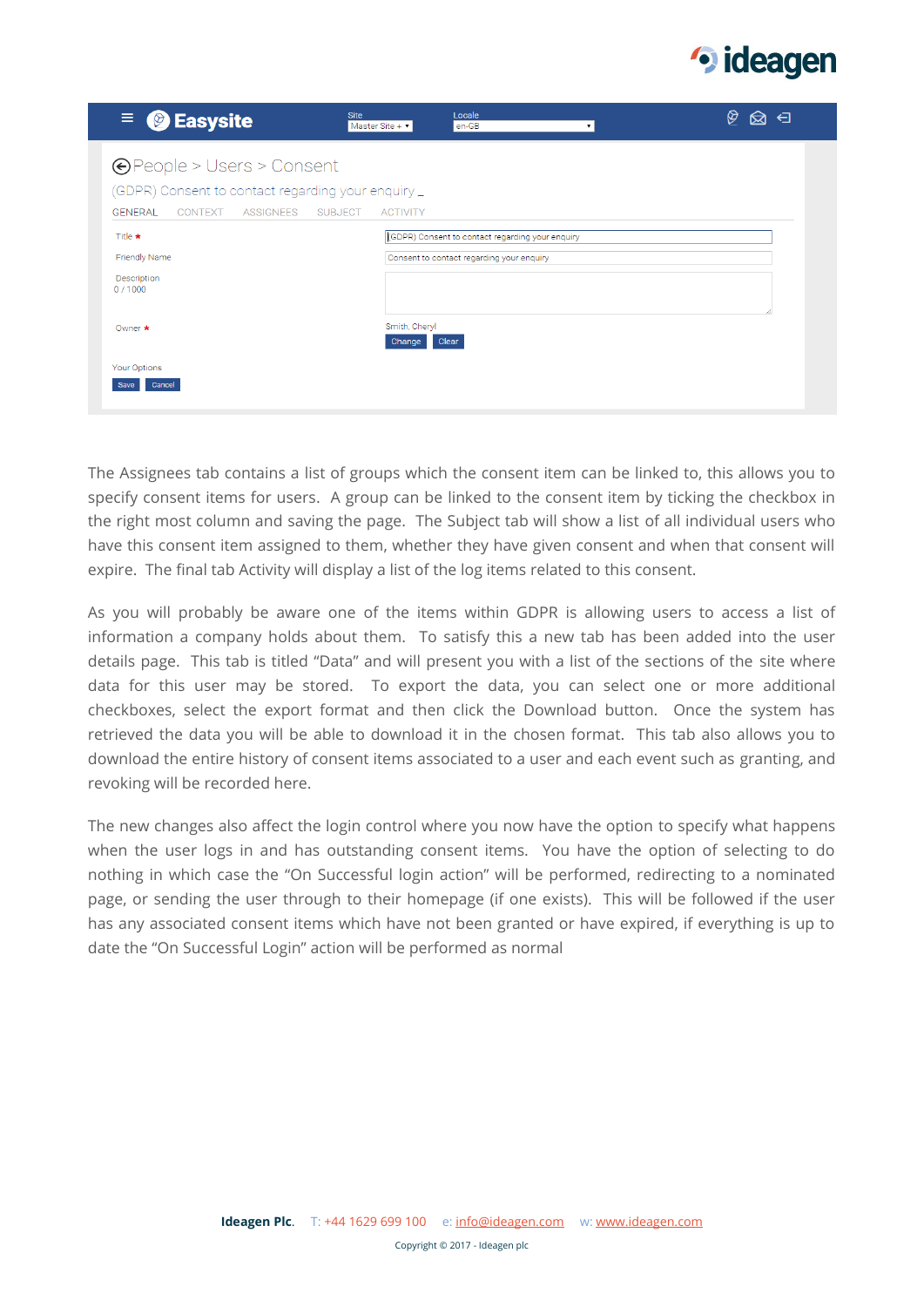

|                | Master Site                             |                                       | Manage on                        | Administration                     |                                                                            |  |  |
|----------------|-----------------------------------------|---------------------------------------|----------------------------------|------------------------------------|----------------------------------------------------------------------------|--|--|
| PAGE           | Save <b>C</b> Publish<br><b>CONTENT</b> | <b>DESIGN</b>                         | <b>REVIEW</b><br><b>ACTIVITY</b> | LOGIN<br><b>LOGIN</b>              |                                                                            |  |  |
| Step<br>$\sim$ | a C<br>Configure                        |                                       |                                  |                                    |                                                                            |  |  |
| <b>Steps</b>   | Actions                                 |                                       |                                  |                                    |                                                                            |  |  |
|                |                                         | Easysite $\mathcal{Q}$                | Login                            |                                    |                                                                            |  |  |
|                |                                         | $>$ Login                             |                                  | Login Failure Message              | Username or Password incorrect, please try again.                          |  |  |
|                |                                         | Welcome<br><b>Training Area</b>       |                                  |                                    | $\Box$                                                                     |  |  |
|                |                                         | Login                                 | Show teaser                      |                                    |                                                                            |  |  |
|                |                                         | Search<br>Site Map                    |                                  | Enable Auto Complete               | $\overline{\mathbf{v}}$                                                    |  |  |
|                |                                         | Error Page                            |                                  | Outstanding Consent:               | Do Nothing                                                                 |  |  |
|                |                                         | <b>Support Cases</b>                  |                                  | On Successful Login:               | Do Nothing<br>If User has a Personal Homepage, Go There                    |  |  |
|                |                                         | Project Issues<br>Project Development | Registration Url                 |                                    | Redirect to a nominated page                                               |  |  |
|                |                                         | Register                              |                                  |                                    | Clear<br>Choose                                                            |  |  |
|                |                                         |                                       |                                  | Login Fieldset Legend Text         | Please enter your username and password                                    |  |  |
|                |                                         |                                       |                                  | Show last logged in information    | $\overline{\mathcal{L}}$                                                   |  |  |
|                |                                         |                                       |                                  | Forgotten Credentials Label        | Show Password and Username Link                                            |  |  |
|                |                                         |                                       |                                  |                                    | Forgotten Password or Username Text   Forgotten your password or username? |  |  |
|                |                                         |                                       |                                  | Forgotten Password or Username Url |                                                                            |  |  |
|                |                                         |                                       |                                  |                                    | <b>Ok</b><br>Cancel                                                        |  |  |
|                |                                         |                                       |                                  |                                    |                                                                            |  |  |

The final change for GDPR allows you to present the user with the consent items which are applicable to them. This is done through the forms module, where if you add a checkbox element to a form there is now an option under the "Answers" configuration tab where you can specify to populate the control by GDPR consent items. Selecting this will present a list of all consent items they are associated with. As this is dynamic and potentially differ between users, there may be a couple of differences when presenting the data, such as the checkbox element will no longer provide a value.

### <span id="page-9-0"></span>Form Permissions

There 3 privileges that users need to be aware of for forms. These are Forms Administrator, Forms Manager and Forms Data Controller.

If you would like a user to have full control over form creation, deletion user submissions and all forms of export and importing then then the group they are assigned should be given the Forms Administrator privilege. However, the Form manager privilege will only allow the users with this to create, delete, edit, import and export form templates that have the relevant read and/or write permissions. They will not be allowed to see user submissions.

Users with the Forms Data Controller privilege will only be allowed to view, delete, export and import form submissions. Again, they will only see the forms they have read or write permissions to.

These new privileges are there so that users can better control over who can see possible sensitive data.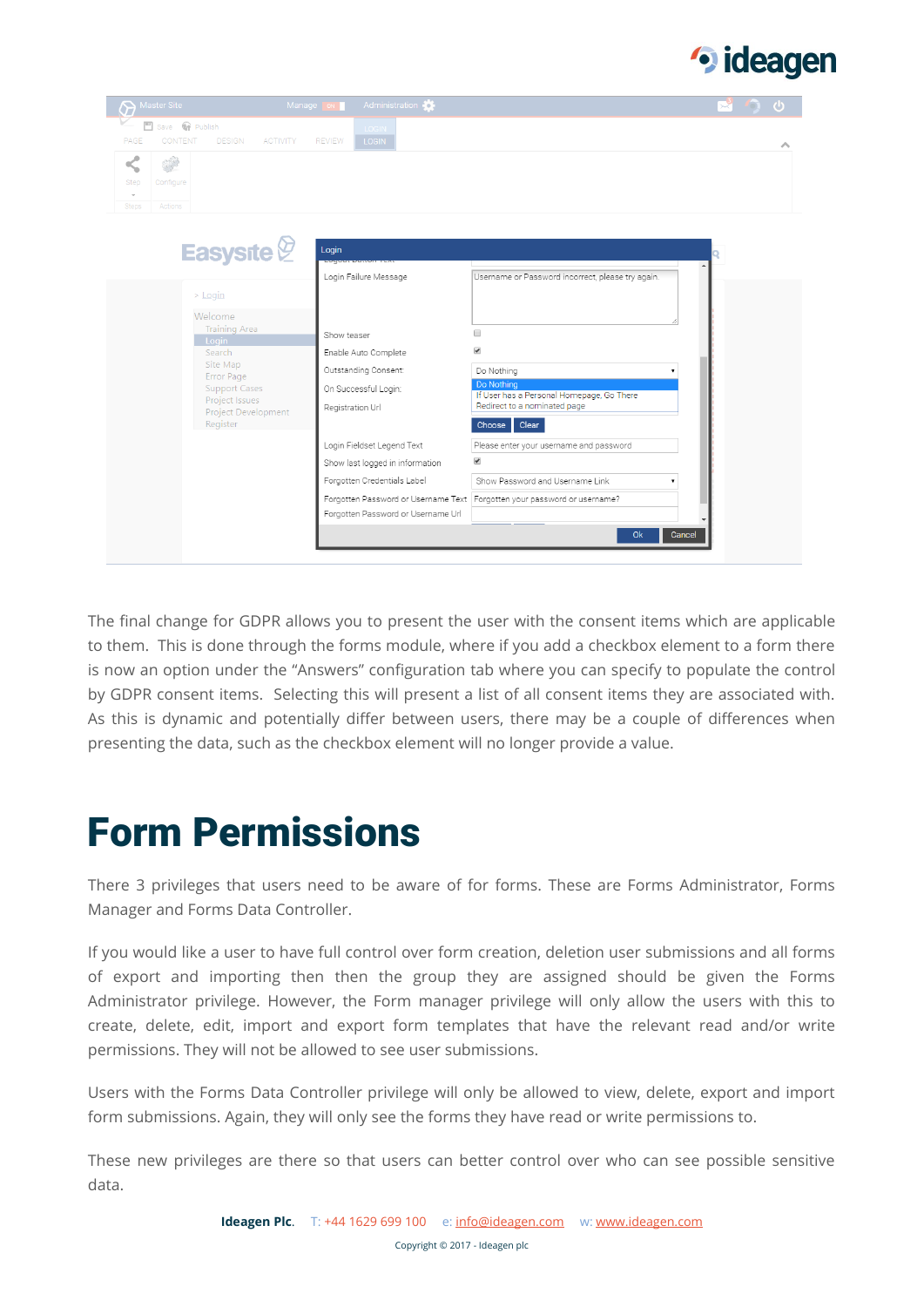

# <span id="page-10-0"></span>Directory Location Selector

Modules **>** Content **>** Directory Builder

Choose Google Places as the Geocoding service add your Google Api key and choose at least one from the location biasing this will ensure Google doesn't return places from outside of the chosen area(s).

**Please note the Channel Islands and the Isle of Man are considered outside of the UK by Google.**

|  |  | ----- |  |  |
|--|--|-------|--|--|

| Enforce UK postcode search      | $\overline{\mathcal{L}}$                                                                                                                                           | $\blacktriangle$ |
|---------------------------------|--------------------------------------------------------------------------------------------------------------------------------------------------------------------|------------------|
| <b>Location Summary Display</b> | Only display the geocoded address information                                                                                                                      | ▼                |
| Location Summary Address Type   | <b>Full Address</b>                                                                                                                                                |                  |
| GeoCoding Service               | Google Places Service                                                                                                                                              |                  |
| Google maps url                 | https://maps.googleapis.com/maps/api/js?                                                                                                                           |                  |
| Google API Key *                |                                                                                                                                                                    |                  |
| Location biasing (5 Max)        | Uganda<br><b>□</b> Ukraine<br>□ United Arab<br>Emirates<br>Inited Kingdom<br>United States Minor Outlying<br>Islands<br>□ United States of<br>America<br>□ Uruguay | ▲                |
| Map Display Service             | Interactive Google Map                                                                                                                                             |                  |
| Detail Map Size X               | 400                                                                                                                                                                | Finished         |

After setup this will allow the Google AutoComplete functionality that can be used to find the required place.

| Location               | Ideagen                                                                                  |
|------------------------|------------------------------------------------------------------------------------------|
| <b>Building Number</b> | <b>Ideagen PLC</b> Mere Way, Nottinghamshire, UK                                         |
| <b>Street</b>          | Ideagen Plc Bramah Avenue, East Kilbride, Glasgow, UK                                    |
| Address Line 2         | Ideagen PIc btc, Business and Technology Centre, Bessemer Drive, Stevenage, UK<br>$\sim$ |
| Address Line 3         | Ideagen PIC The Crescent, Taunton, UK<br>$\sim$                                          |
| Town                   | Ideagen Macrae Road, Pill, Bristol, UK<br>$\alpha$                                       |
| Postcode               | powered by <b>Google</b>                                                                 |
| Country                | <b>Linitad Kingdom</b>                                                                   |

The auto complete functionality can also be used with the directory quick search and directory record search elements.